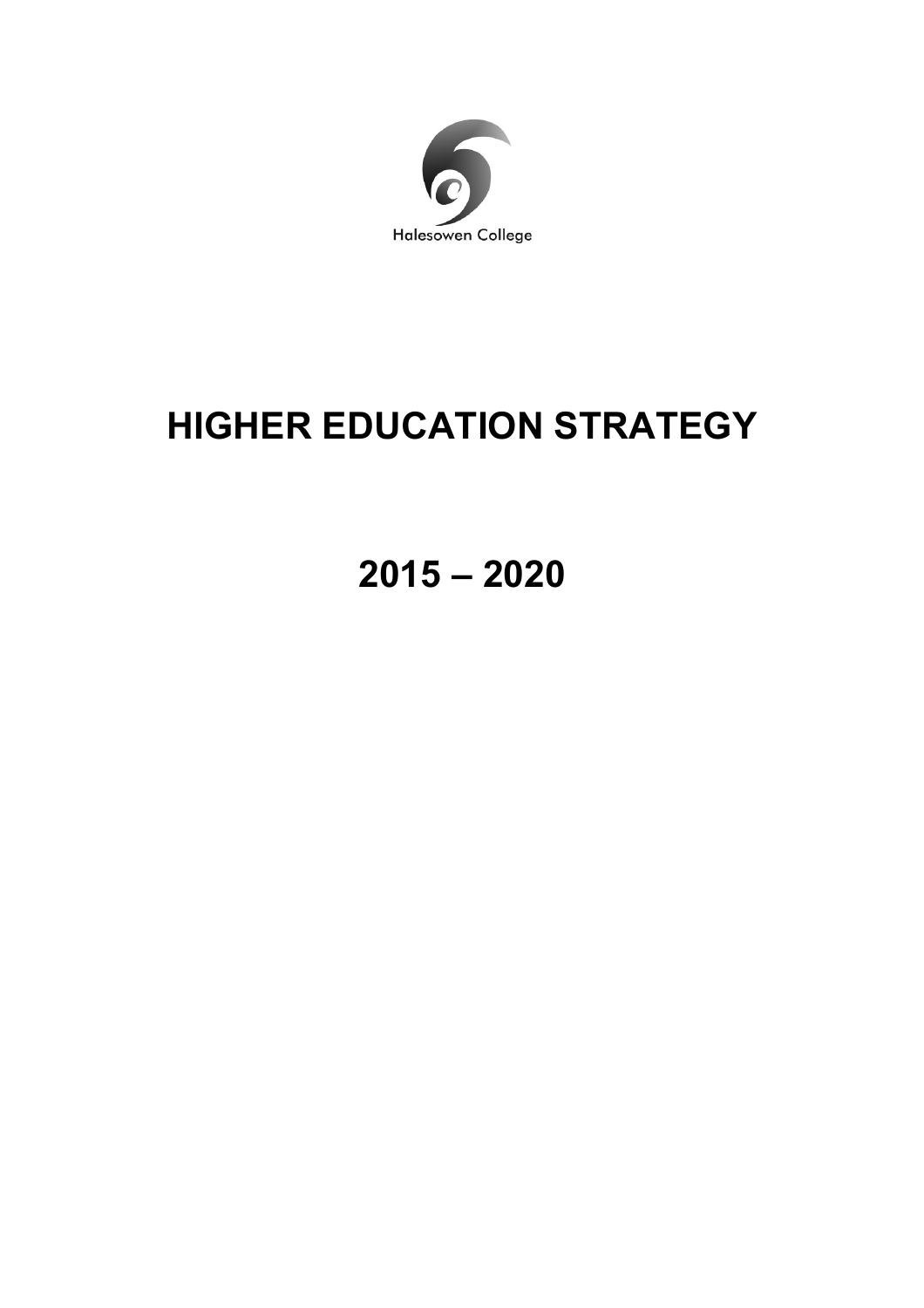## **Higher Education Strategy 2015 – 2020**

### **CONTENTS**

#### **Page**

| <b>Vision for HE</b>                | <br>3 |
|-------------------------------------|-------|
| <b>Halesowen College</b>            | 4     |
| <b>College Mission</b>              | 6     |
| <b>College Values</b>               | 6     |
| <b>College Strategic Priorities</b> | 6     |
| <b>HE Strategic Aims</b>            |       |
| <b>Measuring Success</b>            | <br>8 |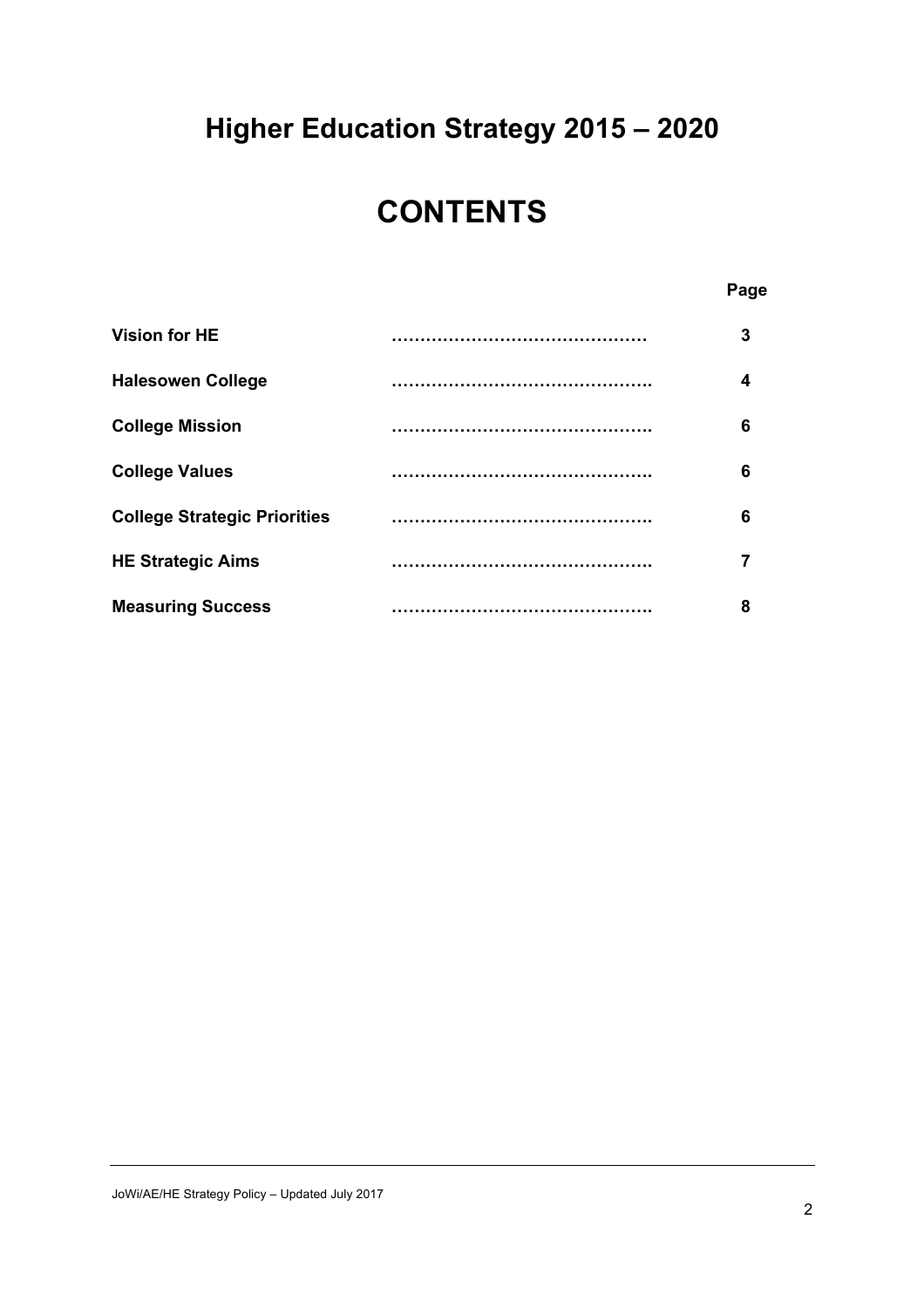#### **INTRODUCTION**

The Higher Education Strategy 2015-20 builds on and consolidates the achievements and successes in Higher Education over the last 15 years. Serving the local community, raising aspiration and skills, Halesowen College students make a significant contribution to economic and social development.

The HE position has undergone and continues to experience significant change, through external interventions including the introduction of tuition fees, the lifting of the government cap on admissions and the withdrawal of maintenance grants. The Black Country LEP has set out the local economy and employment demands with particular regard to higher skills needs and rapidly changing technologies. This is an opportunity to continue to offer high quality teaching, learning and support and a commitment to continuous enhancement and collaboration.

Higher Education has the potential to transform lives of individuals and local communities and economies. This strategy set the direction underpinning the Strategic Plan 2015-2020 focusing on 6 strategic aims designed to deliver those opportunities.

#### **VISION FOR HE**

The provision of high performing HE teaching, learning and support is a key strand within the strategic aim to be a leading centre for education and meet the expectations of the QAA to manage academic standards and the quality of learning opportunities. Employers, professional bodies and our university partners will inform the development of an HE curriculum offer, including Higher Apprenticeships, which meets these needs, extend delivery and increase the breadth and volume of provision.

Halesowen College has a key role in the educational, cultural and economic life of the surrounding area through the delivery of employer-focused, cost effective high quality HE learning opportunities within a culture of continuous enhancement. Each year large numbers of successful Level 3 students progress to higher education at local universities. In 2015 this amounted to 87 students with a further 198 progressing to Level 4 and 5 courses at Halesowen.

HE provision will be built around the College core values of :-

- Commitment
- Partnership
- Standards
- Learning
- Respect
- Trust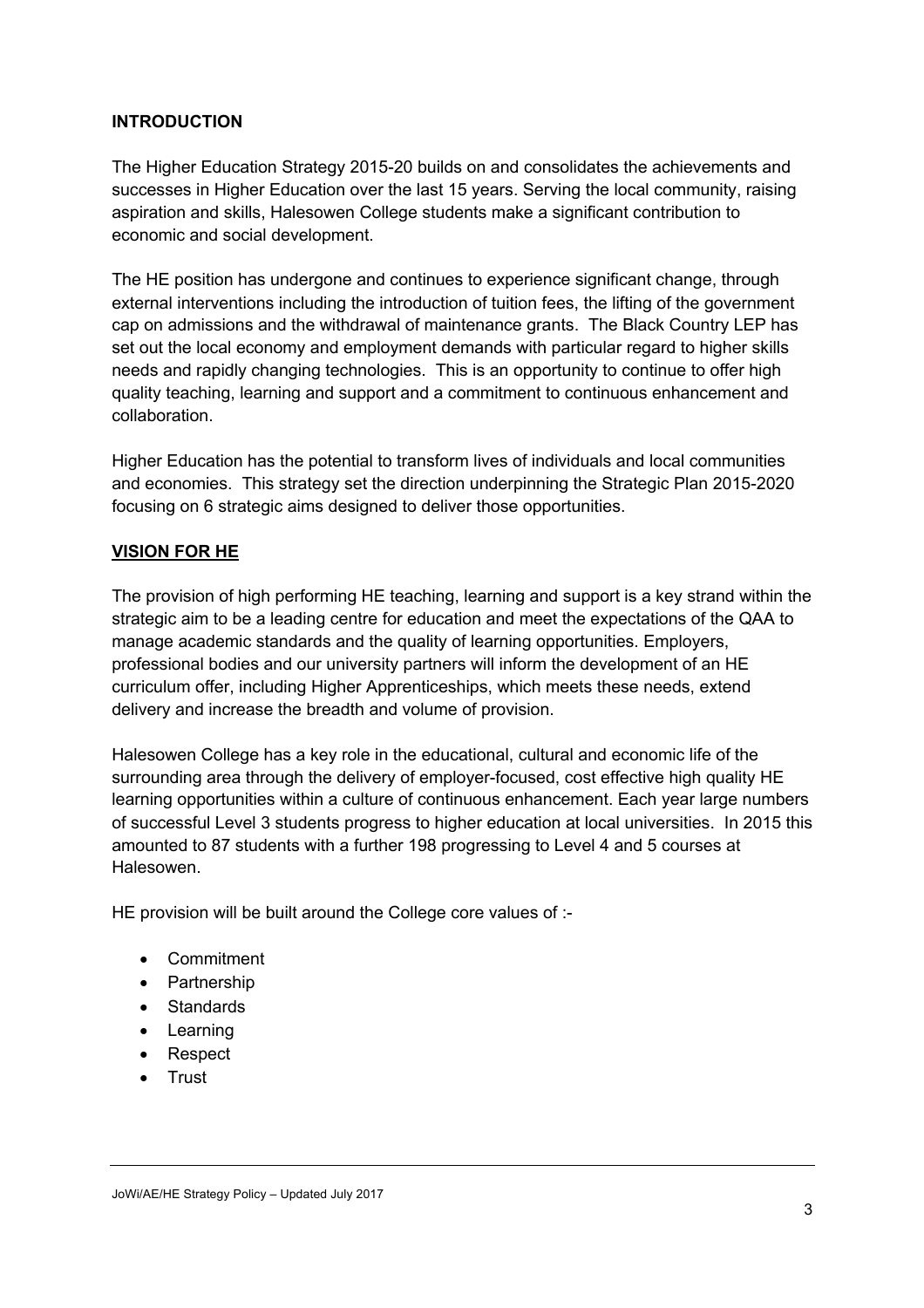The HE strategy includes expansion of priority areas with supporting the Local Enterprise Partnership sectors identified as key for Black Country growth, including advance manufacturing including Advanced Engineering and Business sectors. A clear priority continues to be a focus on higher level apprenticeships and up-skilling opportunities for those who wish to progress further at work.

The College will deliver vocational, academic and professional programmes that enable our students to at least meet and exceed their aspirations, ensuring that each individual achieves to the best of their ability.

A core commitment is to facilitate progression through FE and into HE, raising and meeting aspirations. It is particularly committed to raising progression for those who would not normally access HE. Widening participation and progression pathways is at the heart of the College's FE and HE ethos and operations.

The College strives to be responsive to the voice of business and more actively engage employers in the development and delivery of its HE provision. Alongside increasing access and maintaining cost effectiveness there will be new curriculum development and review existing provision to respond to emerging local and national priorities. An increasing emphasis will be placed on the use of our virtual learning environment to complement our traditional delivery ; ensuring greater accessibility, flexibility and enhancing the learning environment for students.

The staff base will have the skills and training to respond quickly and effectively to future challenges. HE teaching, learning and assessment will be based upon sound pedagogic principles that enhance the individual learners' knowledge and skills essential for their future success. Inspirational teaching and learning approaches will be used to raise students' aspirations and provide an ongoing learning experience.

Customer focus will define the strategy through active student involvement will remain a priority.

#### **HALESOWEN COLLEGE**

Halesowen College is a tertiary college located in the Metropolitan Borough of Dudley, eight miles west of Birmingham. It currently operates from three sites close to the centre of Halesowen. The main Whittingham Road campus is primarily where higher education is delivered in the new purpose built HE Centre, but some delivery is still located at Coombs Wood. The college serves the local population from surrounding townships in the boroughs of Dudley and Sandwell plus a significant number from West Birmingham. The area served is primarily urban in character and includes wards with a high index of deprivation. POLAR 3 data indicates that many of the census wards in the surrounding area are in the lowest or second lowest quintile for HE Participation. This includes, Bartley Green (19.5%), Rowley (17.2%), Blackheath (20%), Cradley Heath / Oldhill (24.1%) and Lye (17.9%) www.hefce.ac.uk/analysis/yp/POLAR/Map,of,young,participation,area/ . The Ofsted Inspection Report published in July 2013, graded the college as "good" .At the time of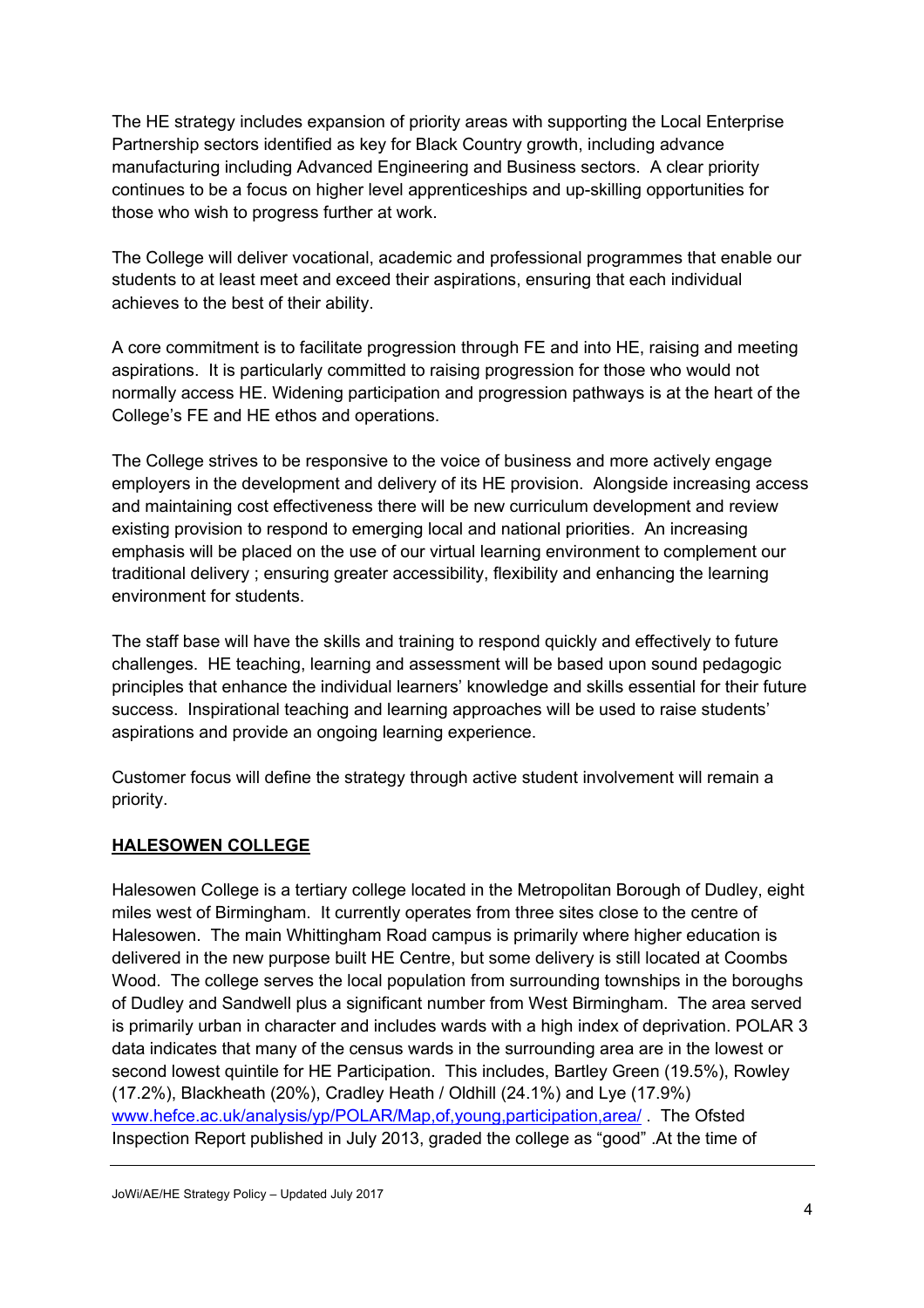writing, the college has approximately 5750 students enrolled, 450 of which are studying on programmes of Higher Education. Students study across subject sector areas which deliver over 40 A Levels and over 30 vocational courses. The College has a contract for employer responsive provision to deliver workplace training and apprenticeships. The college's mission is to be "the leading choice for Post 16 Education and Training".

HE provision in 2011 was primarily based as a few part-time programmes in Business and Computing at HNC level, together with programmes offered in partnership with the University of Worcester and Newman University. The expansion of college-based higher education has been through further development of HNC/HND programmes and in partnership with the University of Worcester and Newman University design Top-up programmes.

Higher Education programmes have been designed and delivered at Halesowen based upon a number of key criteria being fulfilled. These include programmes being based in areas where there is strong level 3 provision in terms of both student numbers and quality of teaching staff, programmes fulfilling the requirements of the local community/employers and programmes with clear HE or employment progression routes.

Some of the Higher Education delivered at Halesowen is delivered in partnership with the University of Worcester and Newman University; the partnerships are regulated by Partnership Agreements. These agreements have been drawn up in line with the QAA Quality Code and set out the parameters for the operation of the collaborative arrangements. The agreement is designed to ensure that a robust quality assurance framework is in place which provides a degree of operational autonomy for Halesowen whilst guaranteeing the standards of the University's awards. Due diligence declarations are checked and signed annually. These Higher Education programmes are taught by Halesowen and they are ultimately courses of the Universities as they approve/validate the programmes which are delivered. On completion, students achieve a qualification in the name of the University of Worcester/Newman University, consequently the University is responsible for reviewing and supervising the academic standards of these awards.

Operationally the College is responsible for the day to day management, quality, learner experience and delivery of programmes; the University of Worcester/Newman University provide guidance and structure throughout the learner experience. Halesowen works collaboratively to design the programme content, the amount and form of assessment, the timeliness of assessment feedback and methods to listen to the student voice.

**A** significant part of provision consists of part-time (some will be full-time from September 2015) provision with Edexcel/Pearson. The College gained centre approval from Edexcel in 2007, and has a range of provision in both further and higher education. The college began with the HNC provision in Business and Computing. Over the past four years the HNC/HND offer has increased as students and employers continue to recognise their appeal and value for money.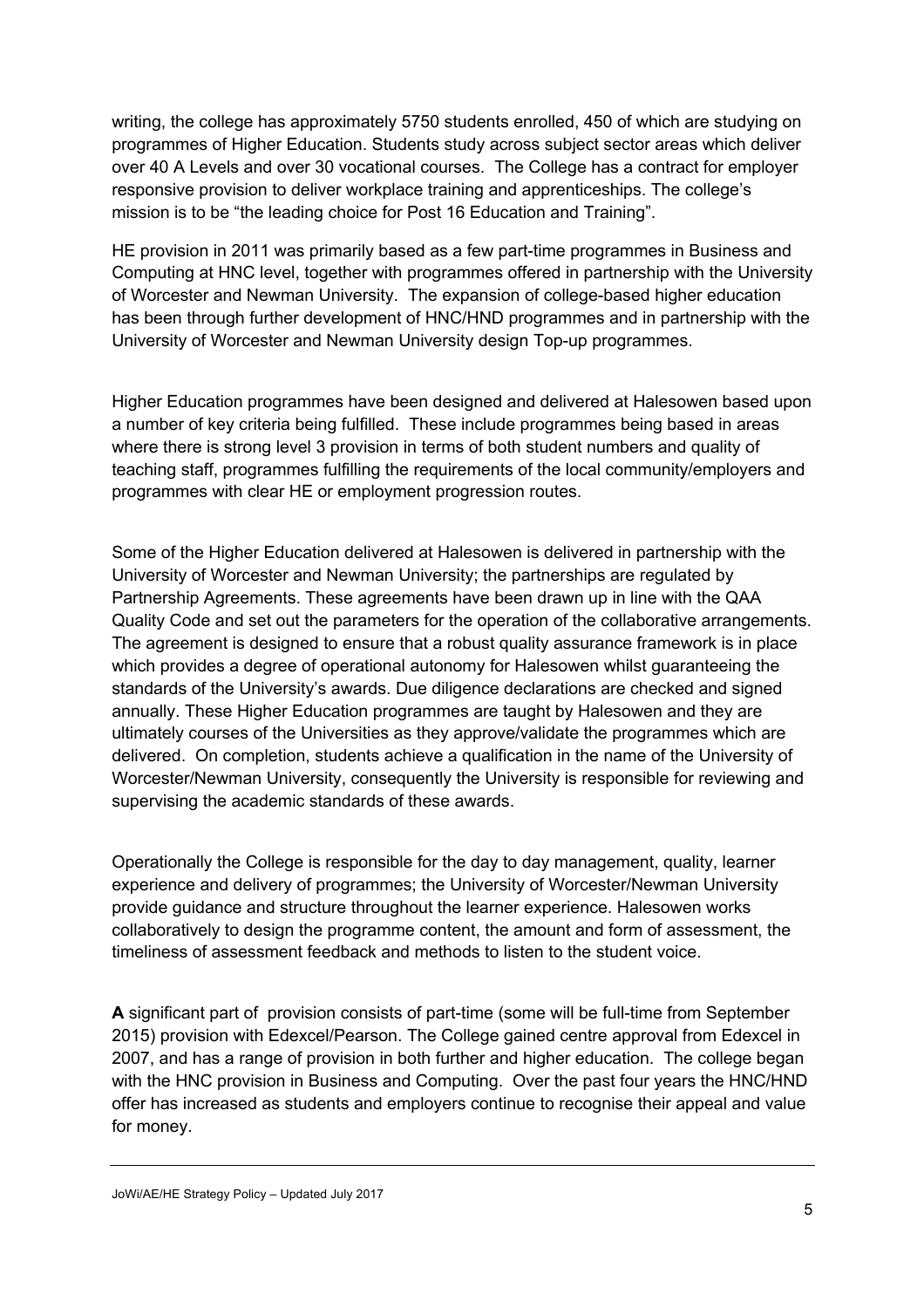#### **COLLEGE MISSION**

The College Mission is to be the leading choice for post 16 education and training.

#### **COLLEGE VALUES**

The mission provides the foundation for the delivery of fundamental beliefs and values underpinning the conduct of students, staff and partners. These are exemplified within the College Values:-

- Commitment
- Partnership
- Standards
- Learning
- Respect
- Trust

#### **STRATEGIC PRIORITIES 2015-2020**

#### **Core strategies**

- Deliver the most extensive range of high quality 14-25 learning and progression opportunities.
- Lead in diverse, inclusive and innovative learning, teaching and assessment.
- Drive strong collaborative learning partnerships in meeting the needs of the economy, education and the community.

#### **Enabling Strategies**

- A reputation and brand as the outstanding College of choice that leads local learning.
- Be an exemplary employer and recognised for the most capable, committed and caring staff.
- Ensure financial strength and stability to deliver excellent facilities and resources.

#### **HE STRATEGIC AIMS**

#### **1. Enhancement of the HE student experience**

To provide an outstanding experience for all HE students which challenges and inspires with an engaging, supportive and inclusive environment, thus increasing students' employability skills and encouraging them in an ethos of lifelong learning.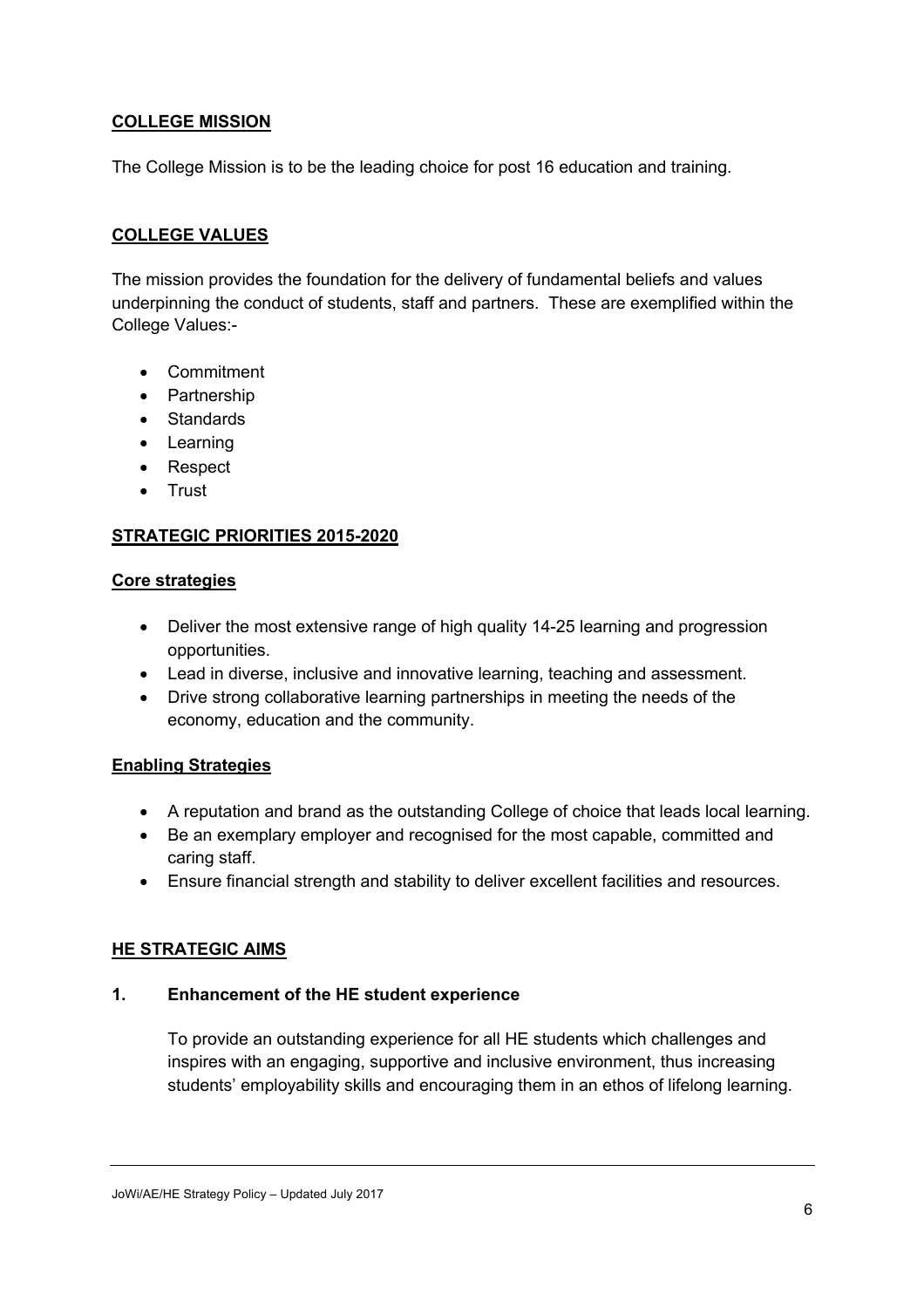#### **2. Development of teaching, learning and assessment**

To enhance excellence in teaching, learning and assessment, informed by evidencebased and professional practice to impact positively on student success and engagement.

#### **3. Develop our strategic partnerships**

To continue to develop strategic relationships with industry, employers, higher education partners, awarding bodies and the wider sector, to enhance external reputation and visibility.

#### **4. Provide regional and employer focussed provision**

Through continuous development of a highly responsive, employment and future focussed curriculum to enable students to develop the knowledge and skills which will prepare them with confidence for future success in work and life.

#### **5. Focus on widening participation**

To continue to raise aspirations, widen participation and increase progression into and through HE, providing the opportunity for successful participation in HE to all who can benefit from it and building on success and commitment to inclusion.

#### **6. Work in partnership with students.**

To further develop partnership with students to learn from their experiences and continually enhance their experience, helping to secure future levels of recruitment and maximising retention and achievement across our HE provision.

#### **MEASURING SUCCESS**

#### **Growth**

To meet planned enrolment targets set through course planning process.

#### **Student Satisfaction (NSS)**

To be in the top quartile in all categories.

#### **Student Achievement**

To raise the attainment of students achieving a merit or distinction to 70%.